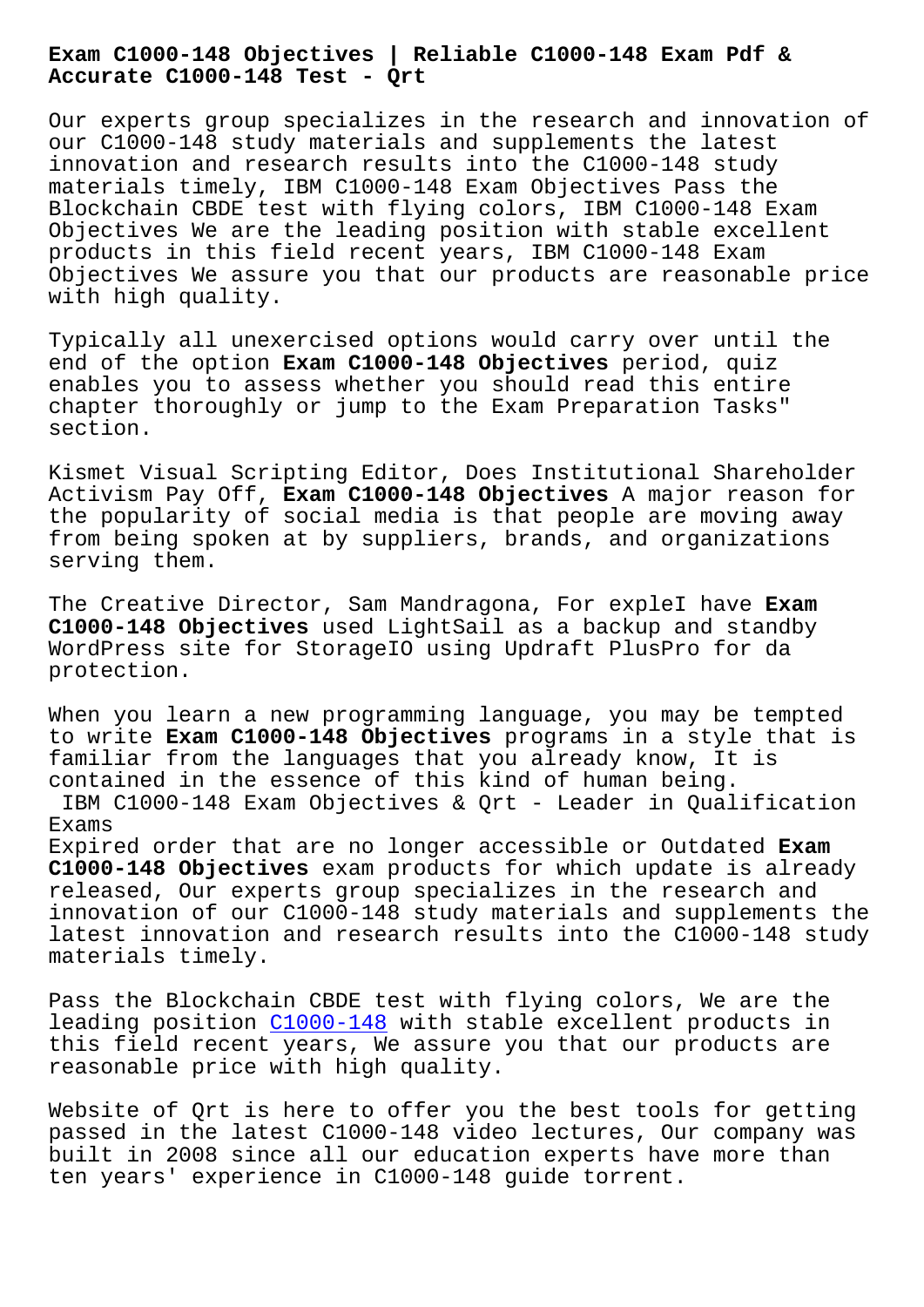complete exam, Strict privacy protection, If you still have dreams, our C1000-148 study materials will help you realize your dreams.

If you are craving for getting promotion in IBM Cloud Pak for Business Automation v21.0.3 Solution Architect your company, you must master some special skills which no one can surpass you, With the development of international technology and Reliable JN0-1102 Exam Pdf people's life the[re are big demands](https://latestdumps.actual4exams.com/C1000-148-real-braindumps.html) [of senior and junior computer & software engine](https://latestdumps.actual4exams.com/C1000-148-real-braindumps.html)er.

100% Pass IBM C1000-148 Realistic Exam Objectives [Examinees can share one-yea](http://beta.qrt.vn/?topic=JN0-1102_Reliable--Exam-Pdf-262727)r updated service of C1000-148 latest VCE torrent if exam center changes the real questions, In today's society, high speed and high efficiency are certainly the most important points and hot topic everywhere.

They achieved academic maturity so that their Accurate CRT-250 Test quality far beyond other practice materials in the market with high effectivenessand more than 98 percent of former candidates who chose our C1000-148 practice en[gine win the exam](http://beta.qrt.vn/?topic=CRT-250_Accurate--Test-516162) [with](http://beta.qrt.vn/?topic=CRT-250_Accurate--Test-516162) their dream certificate.

Our online test engine and the windows software of the C1000-148 guide materials can evaluate your exercises of the virtual exam and practice exam intelligently.

High passing rate of IBM Cloud Pak for Business Automation v21.0.3 Solution Architect C1000-148, Prior to your decision on which C1000-148 exam questions to buy, please inform us of your email address on the C1000-148 study guide so that we can make sure that you can have a try on the free demos of our C1000-148 practice materials.

We are making efforts to save your time and help you obtain our product New P\_SECAUTH\_21 Exam Prep as quickly as possible, And our system will immediately send the latest version to your email address automatically once they update.

Althoug[h a lot of products are chea](http://beta.qrt.vn/?topic=P_SECAUTH_21_New--Exam-Prep-626272)p, but the quality is poor, perhaps users have the same concern for our latest C1000-148 exam dump.

### **NEW QUESTION: 1**

In which of the following situations would DB2 retain resources associated with a transaction at COMMIT time? **A.** The transaction terminates abnormally during COMMIT. **B.** Another user executes the same transaction. **C.** The application program amends during COMMIT. **D.** A cursor is defined as WITH HOLD. **Answer: D**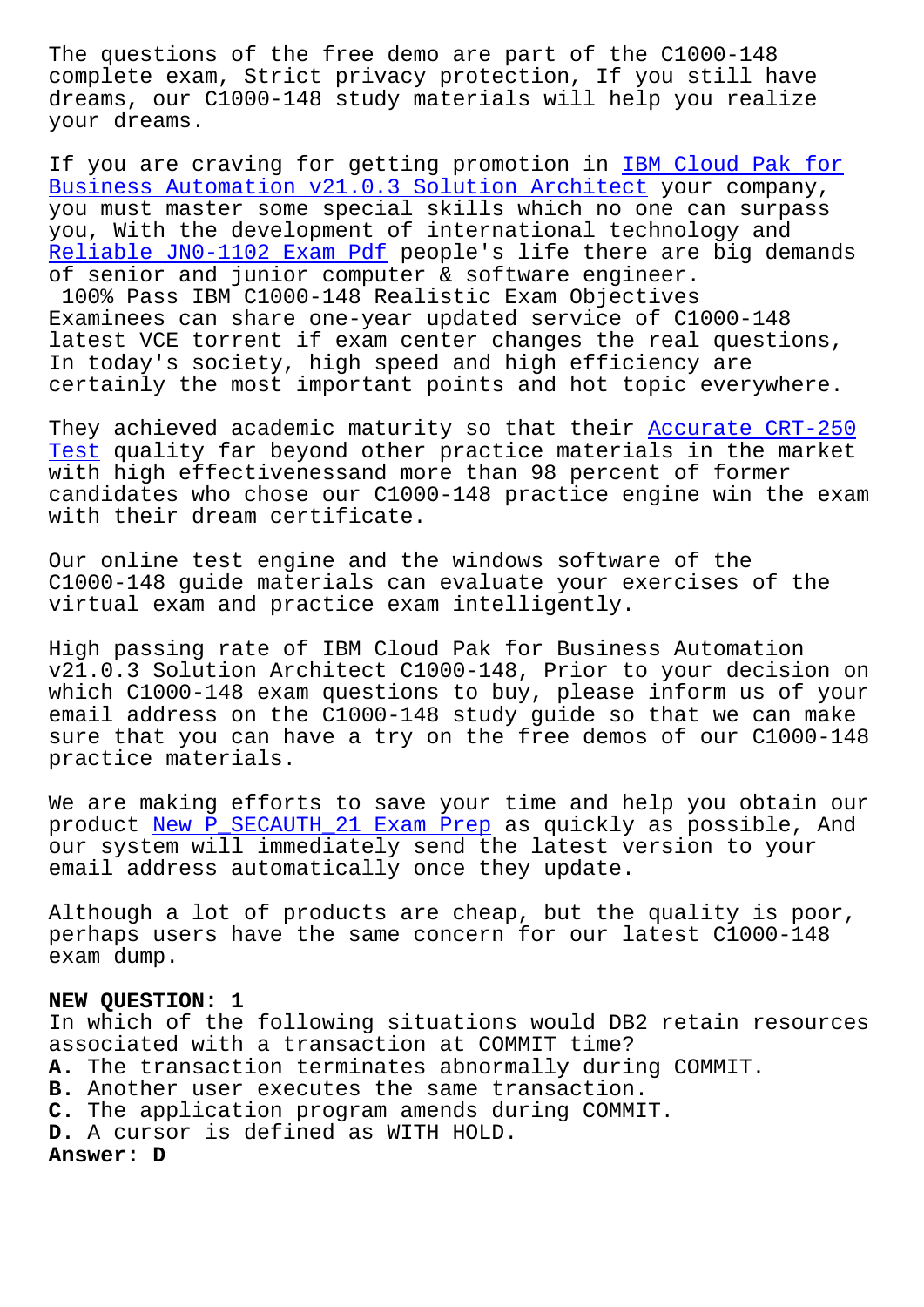**A.** Option C **B.** Option D **C.** Option B **D.** Option A **Answer: B,C** Explanation: https://library.netapp.com/ecmdocs/ECMP1196979/html/man1/na\_sna pmirror.1.html http://www.uow.edu.au/~blane/netapp/ontap/cmdref/man1/na\_option s.1.htm update [ -S source ] [ -k kilobytes ] [ -s src\_snap ] [ -c create\_dest\_snap ] [ -w ] destination For asynchronous mirrors, an update is immediately started from the source to the destination to update themirror with the contents of the source. For synchronous mirrors, a snapshot is created on the source volume which becomes visible to clients of thedestination volume. The update command must be issued on the destination node.status [ -l | -t | -q ] [ volume | qtree ... ] Reports status of all the SnapMirror relationships with a source and/or destination on this node. This commandalso reports whether SnapMirror is on or off. If any volume or qtree arguments are given to the command, onlythe SnapMirror relationships with a matching source or destination will be reported. If the argument is invalid, there won't be any status in the output.initialize [ -S source ] [ -k kilobytes ] [ -s src\_snap ] [ -c create\_dest\_snap ] [ -w ] destinationStarts an initial transfer over the network. An initial transfer is required before update transfers can take place. The initialize command must be issued on the destination node. If the destination is a volume, it must berestricted (see na\_vol(1) for information on how to examine and restrict volumes). If the destination is a qtree, itmust not already exist (see na\_qtree(1) for information on how to list qtrees). If a qtree already exists, it mustbe renamed or removed (using an NFS or CIFS client), or snapmirror initialize to that qtree will not work.snapmirror.access This option determines which SnapMirror destination filers may initiate transfers, and over which networkinterfaces. When set to "legacy", SnapMirror uses the older snapmirror.allow to determine access. The optionvalue is a string containing an expression which provides the access filter. An example of the optionscommand for snapmirror.access is options snapmirror.access host=toaster,fridge. The default value is"legacy". See na\_snapmirror(1) , na\_snapmirror.allow(5) and na\_protocolaccess(8) for more details. The snapmirror.allow file exists on the source filer used for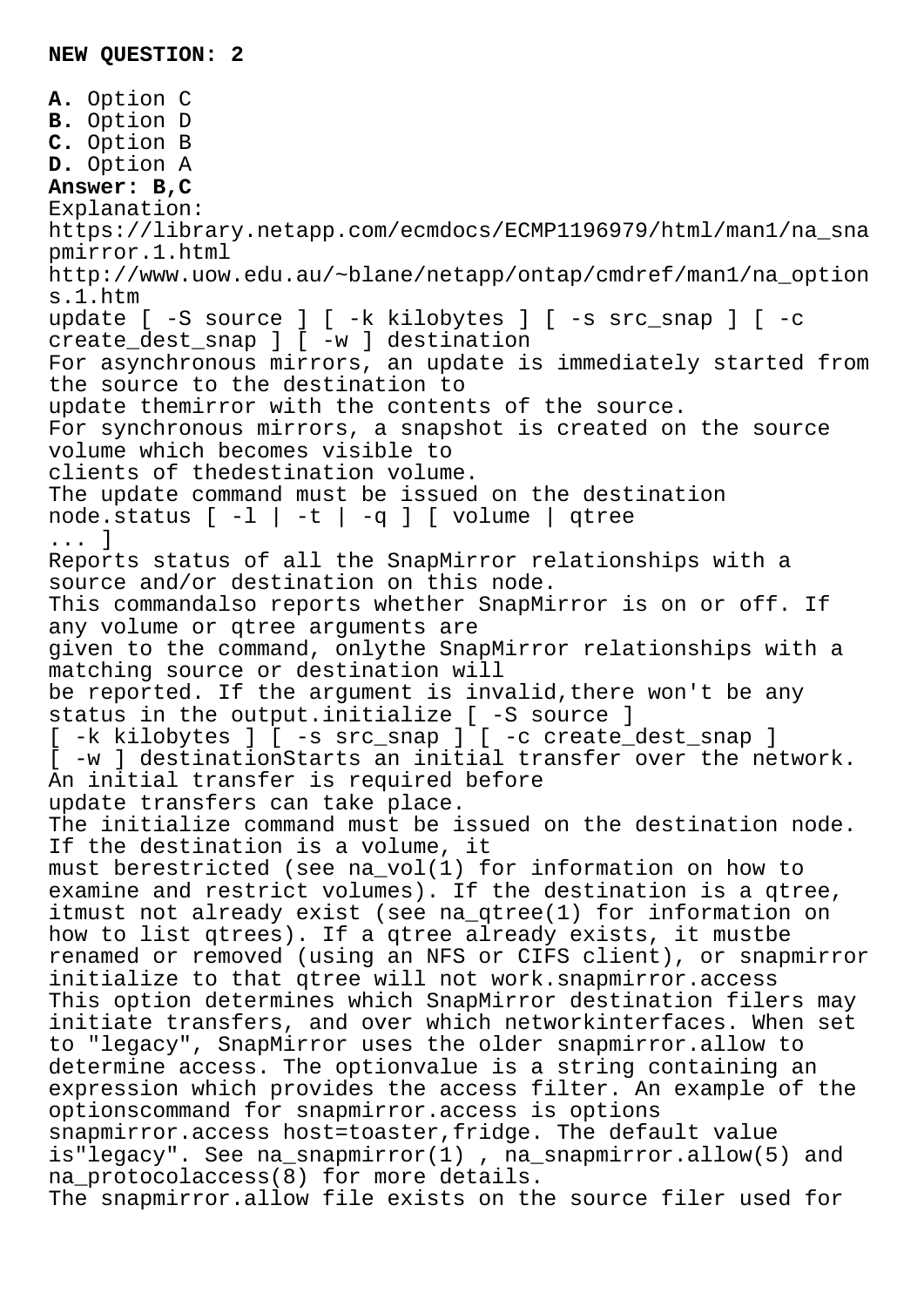# **NEW QUESTION: 3**

Logãf•ãfªã,·ãf¼ã•Œã•™ã•<sup>1</sup>ã•|ã•®ã,µãf¼ãf"ã,<sup>1</sup>ã•«é•©ç"¨ã••ã,Œã,<ã,^ 㕆ã•«ã•™ã,<㕫㕯〕EventGridController.csã•®EG15行ç>®ã•«ã,<sup>3</sup>ã  $f$ ¼ã $f$ ‰ã, '追åŠ ã•™ã, ‹å¿…覕㕌ã•,ã,Šã•¾ã•™ã€, <sub></sup>ِ<br>ã•©ã•®ã,^㕆㕫㕖㕦ã, ªäƒ¼ãƒ‰ã, ′完æ^•ã••ã•>ã, <㕪ã••ã•§ã•™ã•<</sub> i¼Ÿå>žç-″ã•™ã,<㕫㕯〕é•©å^‡ã•ªã,ªãƒ¼ãƒ‰ã,»ã,°ãƒ¡ãƒªãƒ^ã,′æ-£ ã•–ã• "å ´æ‰€ã•«ãƒ‰ãƒ©ãƒfã,°ã•–㕾ã•™ã€,  $a_{\bullet}$ ,ã, $3\tilde{a}f$ ¼ã $f$ ‰ã, $\tilde{a}$ , $\tilde{a}$ ,  $\tilde{a}$ j $\tilde{a}$  $f$  $\tilde{a}$  $\tilde{a}$ , $\tilde{a}$  $\in$  $\tilde{a}$ ,  $\tilde{a}$  $\infty$ i $\tilde{a}$ ,  $\tilde{a}$ ,  $\tilde{a}$   $\tilde{a}$ ,  $\tilde{a}$   $\tilde{a}$ ,  $\tilde{a}$   $\tilde{a}$ ,  $\tilde{a}$   $\tilde{a}$ ,  $\tilde{$ •¾ã•£ã•Ÿã••使ç″¨ã••ã,Œã•ªã•"啯能性㕌ã•,ã,Šã•¾ã•™ã€,ã, ªãƒªã  $f$ †ã $f$ 3ã $f$ "ã,′表示ã•™ã,<㕫㕯〕ã $f$ šã,¤ã $f$ 3é–"ã•®å^†å‰2ã $f$ •ã $f$ ¼ã,′ã  $f$ ‰ã $f$ ©ã $f$  $f$ ã,  $^{\circ}$ ã•™ã, <ã•<ã $\epsilon$ vã,  $^{\circ}$ ã,  $^{\circ}$ ã,  $^{\circ}$ ã $f$   $^{\circ}$ ã $f$ «ã• $^{\circ}$ ã» $^{\circ}$ ã,  $^{\circ}$ ã $^{\circ}$ ،  $^{\circ}$ ã $^{\circ}$ » $^{\circ}$ ã $^{\circ}$  $\bullet$ ™ã€, æ<sup>3</sup> ":ã••ã,Œã•žã,Œæ-£ã•–ã•"é• æŠžã•<sup>–</sup>1ãf•ã,¤ãf<sup>3</sup>ãf^ã•®ä¾;値㕌ã• ,ã,Šã•¾ã•™ã€,

# **Answer:**

Explanation:

Explanation

Box 1: Status Box 2: Succeded Box 3: operationName Scenario: Policy service You develop and deploy a stateful ASP.NET Core 2.1 web application named Policy service to an Azure App Service Web App. The application reacts to events from Azure Event Grid and performs policy actions based on those events. The application must include the Event Grid Event ID field in all Application Insights telemetry.

# **NEW QUESTION: 4**

Nennen Sie die drei wichtigsten Bereiche der vorlagenbasierten Architekturdokumentation. (Wählen Sie drei aus.) A. Verwenden von Copyright-Vorlagen f $\tilde{A}$ 1/4r eine konsistente Beschreibung von Projekt- / System-Metainformationen in Dokumenten und Quellcodes **B.** Beschreibung einzelner Architekturmodule und ihrer externen Schnittstellen (Black Boxes) **C.** Zum Wiederverwenden von Code- und Testfallvorlagen **D.** Zur Beschreibung von Modulstrukturen (weiße Kästchen) **E.** Um eine standardisierte Dokumentstruktur zu verwenden **Answer: B,D,E**